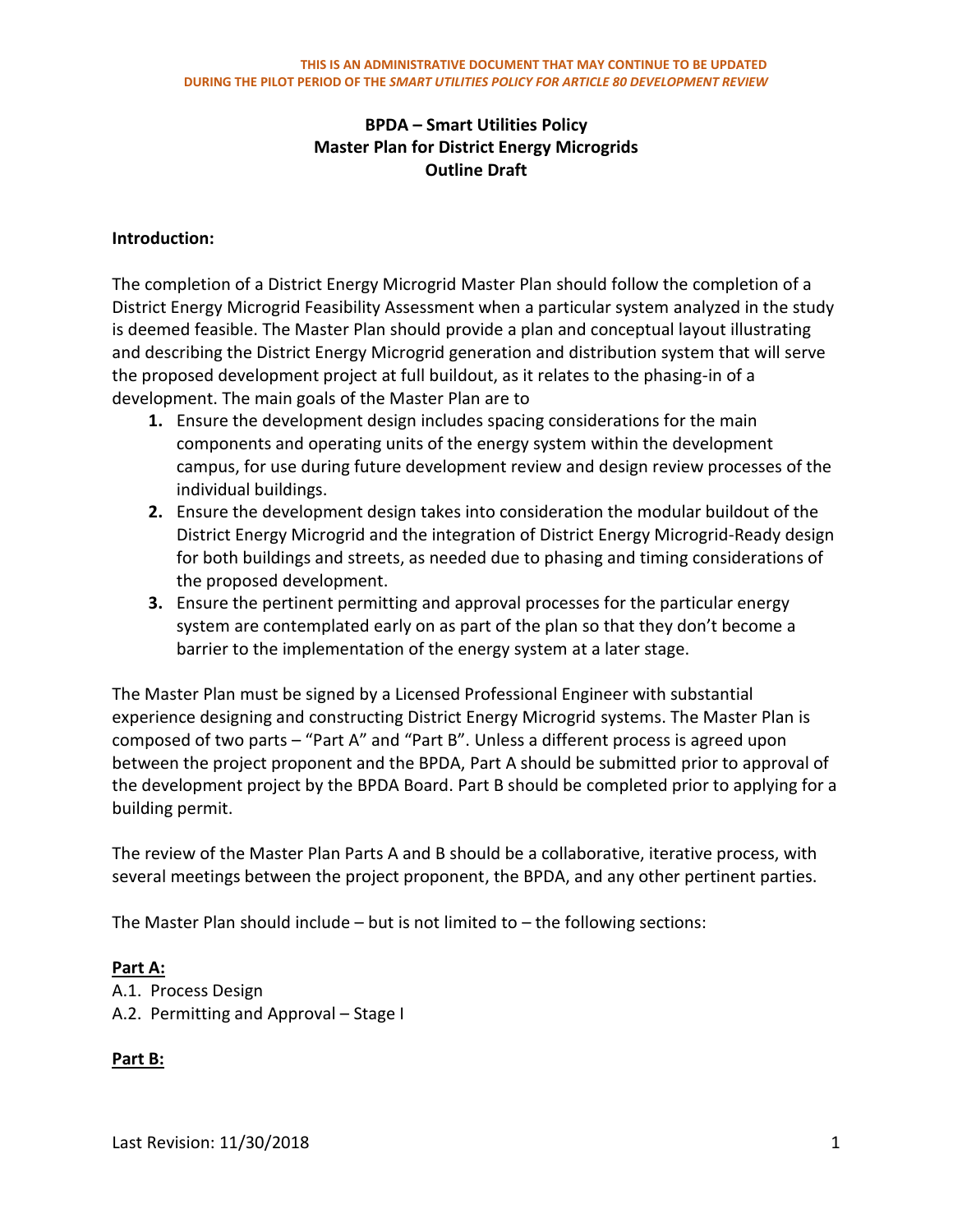- B.1. Civil Engineering Site Development
- B.2. Mechanical Engineering
- B.3. Electrical Engineering
- B.4. Fire Detection, Suppression and Alarms
- B.5. Permitting and Approval Stage II

The minimum requirements for completion of each section are described below.

### **Part A:**

#### **A.1. Process Design**

- a) Process & Instrument Diagrams: *This section should define all major equipment and processes that will constitute the energy system.*
- b) Heat and Material Balance Summer Case: *This section should describe the Summer Design Day, showing maximum chilling output.*
- c) Heat and Material Balance Winter Case: *This section should describe the Winter Design Day, showing maximum heating output.*
- d) Heat Balance Shoulder Case: *This section should describe the Spring/Fall low thermal cases.*
- e) Electrical One Line Diagram, Power & Control: *This section should describe the high voltage system, including the generation system, utility interconnection, customer distribution system, and station service system. The section should also show the protective relaying and metering as required by the utility interconnection application.*
- f) Control Architecture Diagram: *This section should provide a diagram of the major control system attributes including any Programmable Logic Controllers (PLCs) and Human Machine Interfaces (HMIs).*
- g) Hot Water and Chilled Water Distribution System Diagram: *This section should provide a diagram of the water distribution system between the energy system and the buildings, clearly identifying the layout on streets when applicable.*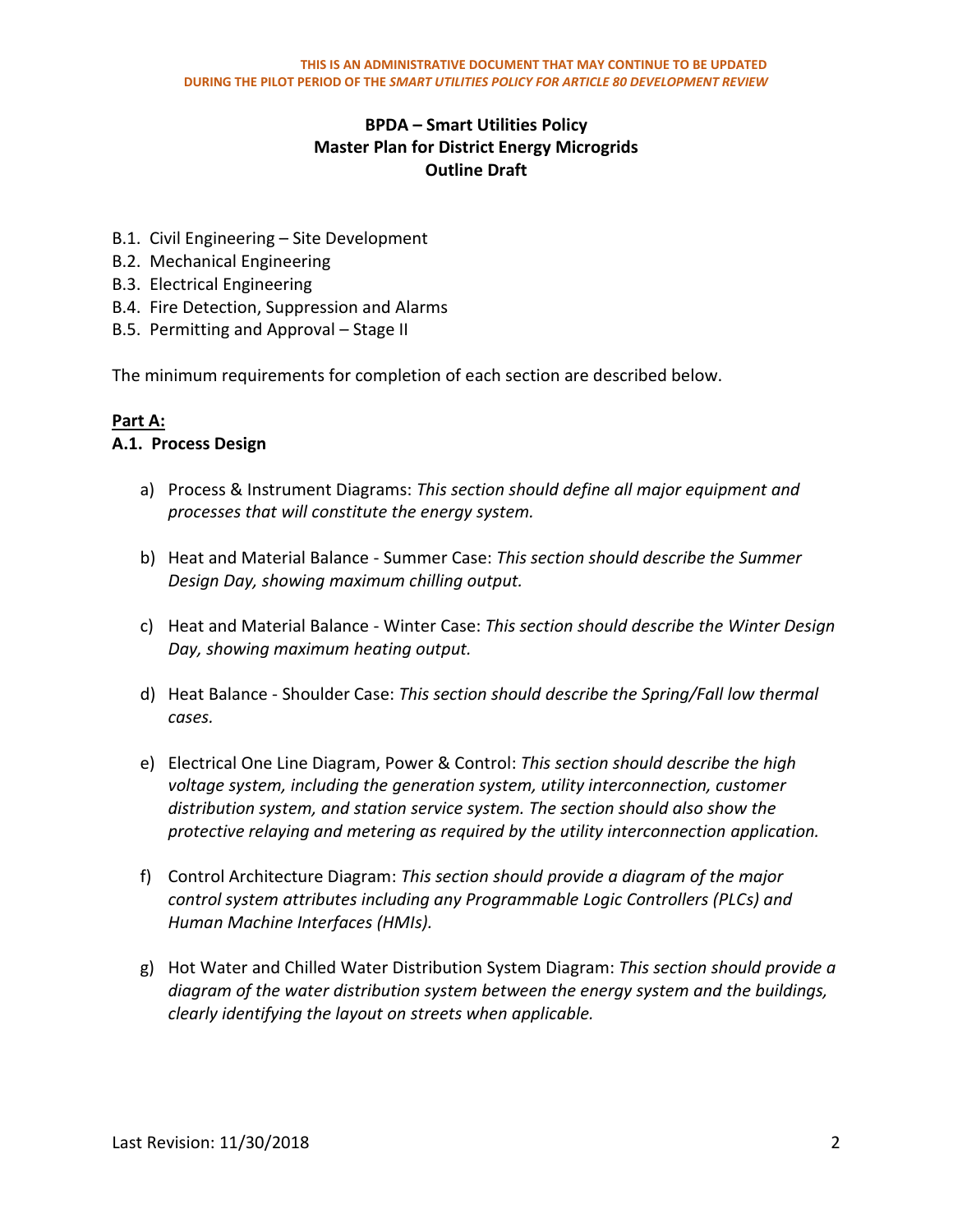- h) Equipment Location Drawing: *This section should provide information regarding the location of the equipment within the development (i.e., mechanical rooms, roofs, etc).*
- i) General Arrangement Drawing: *This section should* show the location of the equipment within the equipment rooms*. This will be used to assess design considerations for potential future growth needs.*

## **A.2. Permitting and Approval – Stage I**

- a) Electric Interconnection Application: *This section provides the completed interconnection application with supporting documentation as submitted to the local electrical utility.*
- *b)* Natural Gas Load Letter: *This section provides the complete load letter and supporting documentation as submitted to the gas utility.*

#### **Part B:**

### **B.1. Civil Engineering – Site Development**

- a) Underground Utilities Distribution Drawings: *This section should provide the concept for the distribution of underground utilities on the site, including duct banks, manholes, and other major system details. Of particular importance, as applicable, are a) the electrical distribution system to and between buildings and b)the distribution system for chilled water and hot water/steam, and how these systems will share the space with other underground utility infrastructure. If applicable, the section should also show the Point of Common Coupling ("PCC") where the development area can disconnect and "island" from the electric utility transmission and distribution system. The section should also show the planned phasing of the system as it relates to the phasing of the entire development area.*
- b) Overhead Utilities Drawings: *This section should provide the concept for the distribution of overhead utilities on the site, including electric, telecommunication, and light poles. The section should also show the planned phasing of the system as it relates to the phasing of the entire development area.*

#### **B.2. Mechanical Engineering**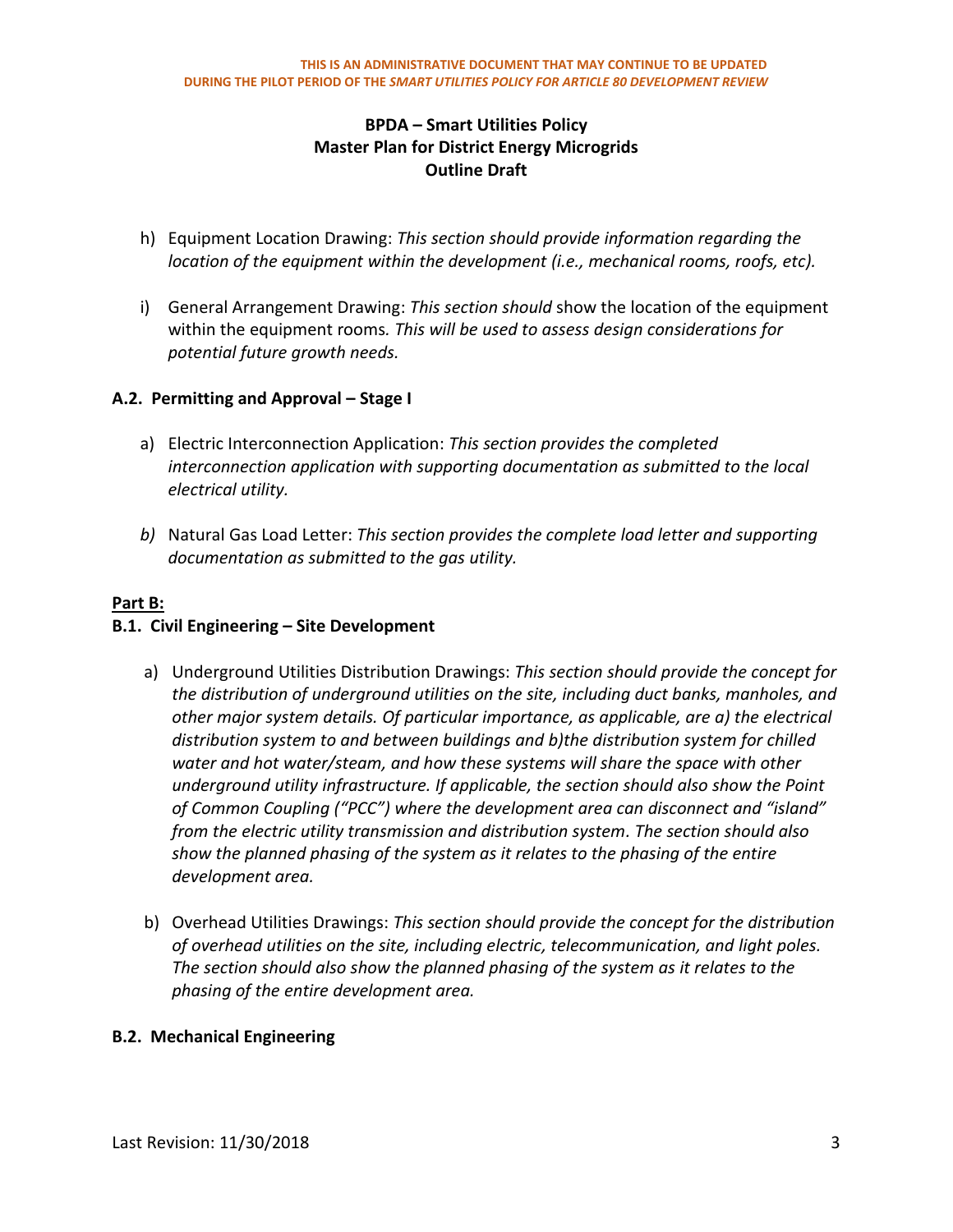- a) Exhaust Ductwork Routing Drawing: *This section should show the location of the exhaust system, if applicable, for any fuel-burning equipment. This section will be reviewed particularly as it relates to District Energy Microgrid-Ready design.*
- b) Vents chase way: *This section should show the chase allocation for the plant vents required by safety codes. This section will be reviewed particularly as it relates to District Energy Microgrid-Ready design.*
- c) HVAC layout: *This section should show, if applicable, the CHP plant ventilation for process equipment and combustion air, the building louvres for inlet and exhaust air, and the sound treatment of the ventilation systems. This section will be reviewed particularly as it relates to District Energy Microgrid-Ready design.*

### **B.3. Electrical Engineering**

- a) Site Electrical Plan: *This section should describe the location of all major system components that make up the microgrid.*
- b) Electrical Area Classification Plan: *This area should show the classification of the equipment areas per the electrical code.*
- c) Load Flow Calculations: *This section should show the calculations used for sizing the electrical system.*

## **B.4. Fire Detection, Suppression, and Alarms**

- a) Fire Detection & Alarm Concept Plan: *This section should provide a conceptual description of the fire detection and alarm system, as it relates to the phasing of the energy system in the development area. This section will be reviewed particularly as it relates to District Energy Microgrid-Ready design.*
- b) Fire Suppression Concept Plan: *This section should provide a conceptual description of the fire suppression system, as it relates to the phasing of the energy system in the development area. This section will be reviewed particularly as it relates to District Energy Microgrid-Ready design.*